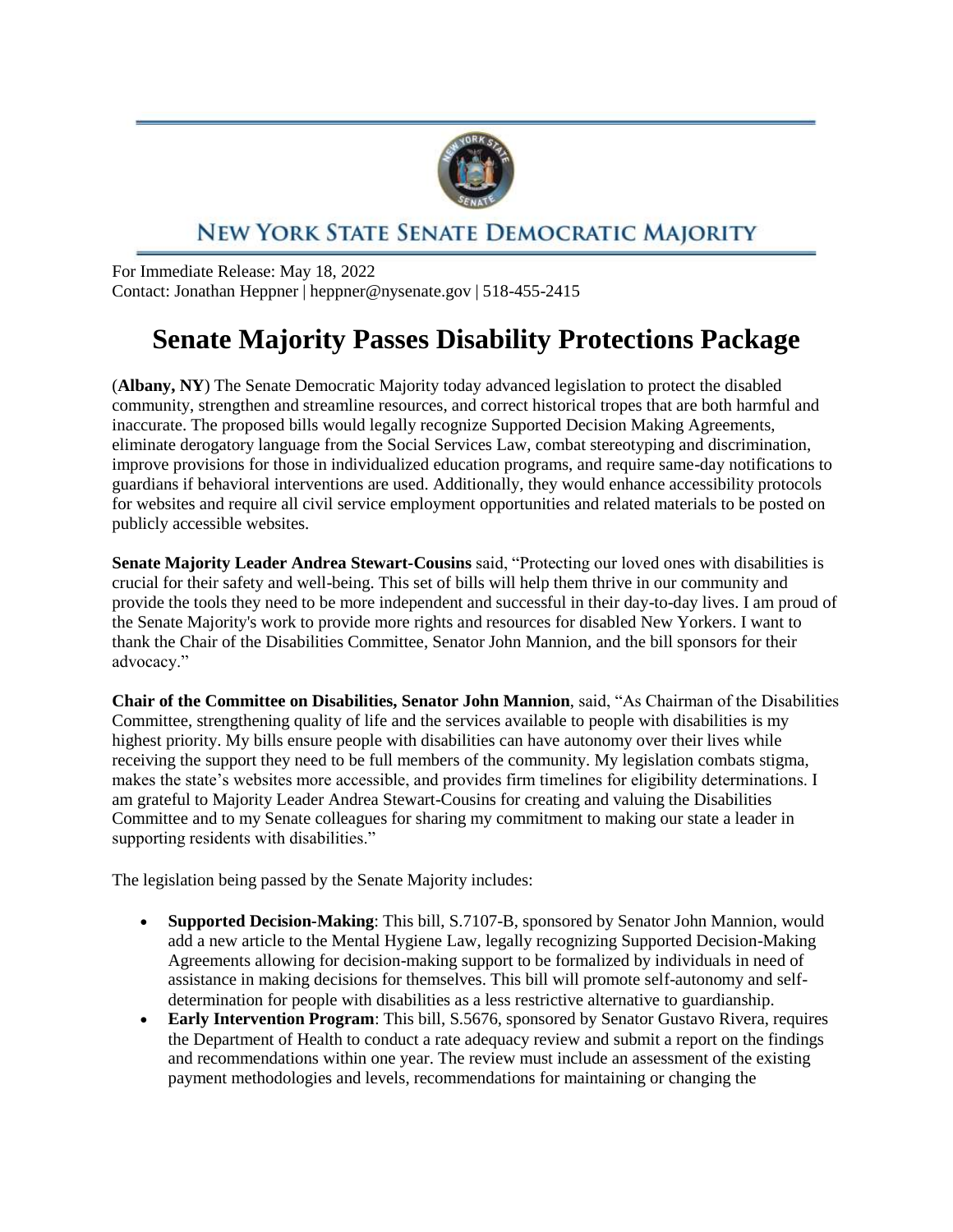methodologies, the projected number of children who will need early intervention services over the next five years, and the workforce needed to provide services to all of those children.

- **Individuals With A Developmental Disability**: This bill, S.6195-B, sponsored by Senator Roxanne Persaud, modernizes various sections of the Social Services Law to eliminate derogatory language referring to people living with intellectual or developmental disabilities. It will replace instances of the term "mentally retarded" with the term "individuals with developmental disabilities."
- **One Hundred-Twenty Day Application Completion**: This bill, S.8442, sponsored by Senator John Mannion, ensures that applications for eligibility determinations and service authorizations are processed in a timely manner. Specifically, except in a case where the application is not reasonably clear, omits required information, or when there is a reasonable basis supported by specific information available for review by the office that such application was submitted fraudulently. The office must complete the application within 120 days of receipt of such applications transmitted via the internet or email.
- **Disability Educational Awareness Program**: This bill, S.6300-C, sponsored by Senator John Mannion, will establish a public awareness program that combats the discrimination, stigma, and stereotyping individuals with intellectual and developmental disabilities in New York.
- **Continuing Individualized Education Program**: This bill, S.7866-A, sponsored by Senator Pete Harckham, will allow students enrolled in an individualized education program during certain school years may continue to receive educational services until the student completes the services pursuant to the individualized education program or turns 23, whichever is sooner.
- **Parental Same-Day Notification**: This bill, S.7548-A, sponsored by Senator Pete Harckham, requires same-day notification of a parent or person in parental relation of a student with a disability where certain behavioral interventions are used.
- **Electronic Formats For College Students With Disabilities**: This bill, S.8945, sponsored by Senator Toby Ann Stavisky, extends the law that provides college students with disabilities with electronic formats of printed instructional materials.
- **Civil Service Employment Accessibility**: This bill, S.7662-A, sponsored by Senator Brad Hoylman, enhances access to employment opportunities in the civil service by requiring open positions, examination announcements, and application instructions be posted on a publicly accessible website maintained by the department of civil service.
- **Accessible Websites By State Agencies**: This bill, S.7912, sponsored by Senator John Mannion, would codify the requirement for the Office of Information and Technology Services to develop a protocol for state agencies and entities to maintain accessible websites.

**Bill sponsor Senator Pete Harckham** said, "For too long, many residents with intellectual and developmental disabilities have been underserved when it comes to educational programs or workforce initiatives, a shortcoming that was exacerbated by the pandemic. These 10 new bills, including two that I introduced, recognize a community whose diverse members need proper support, as well as safeguarding when necessary."

**Bill sponsor Senator Roxanne Persaud** said, "For too long, New York's Social Services Law has contained outdated and offensive terminology referring to people with intellectual and developmental disabilities. S. 6195 is the first in a series of bills to codify people-first language and eliminate the "r" word that society began to stop using decades ago. I thank Leader Stewart-Cousins for bringing this bill to the floor again this year and I look forward to our continued work to affirm the dignity of New Yorkers with disabilities."

**Bill sponsor Senator Gustavo Rivera** said, "Early childhood intervention is a critical tool in both identifying developmental disabilities in kids, and formulating treatment options that will change the course of their lives. Skyrocketing reimbursement rates have diminished providers and left low-income